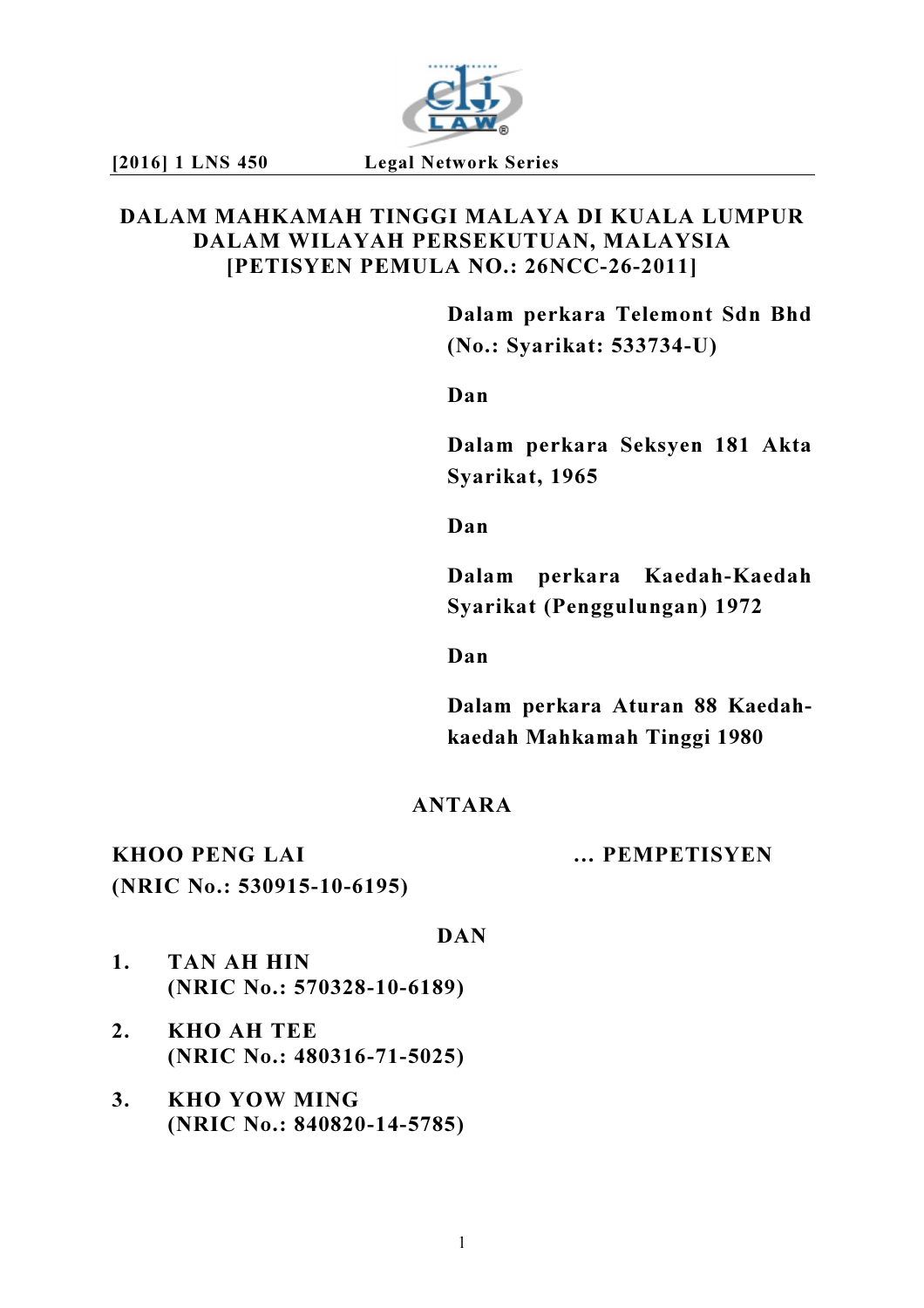

- 4. TE SOH PENG (NRIC No.: 750401-10-5800)
- 5. DATO' NIK ISMAIL NIK YUSOFF (NRIC No.: 460902-03-5497)
- 6. DATO' ABDUL LATIF MOHAMAD (NRIC No.: 480630-03-5183)
- 7. LIM NEOW HWA (NRIC No.: 570603-03-5080)
- 8. TELEMONT SDN BHD (COMPANY No.: 533734-U) … RESPONDEN-RESPONDEN

# DI HADAPAN YANG ARIF TUAN MOHD NAZLAN BIN MOHD GHAZALI PESURUHJAYA KEHAKIMAN

# **JUDGMENT**

## Introduction

[1] This case involves an application (Enclosure 100) filed by the Respondents to vary an Order dated 12 September 2014 previously granted by this Court.

[2] After having heard submissions by parties at the hearing on 9 March 2016, I dismissed the application and stated my broad grounds for so deciding. This judgment contains the full grounds for my decision.

## Key Background Facts

[3] The present proceedings found their origin in a petition filed by the Petitioner pursuant to Section 181(1) of the Companies Act 1965 ("the CA") ("the Petition"). The Petitioner is a shareholder, holding 10% of the share capital of the  $8<sup>th</sup>$  Respondent company. He was also a former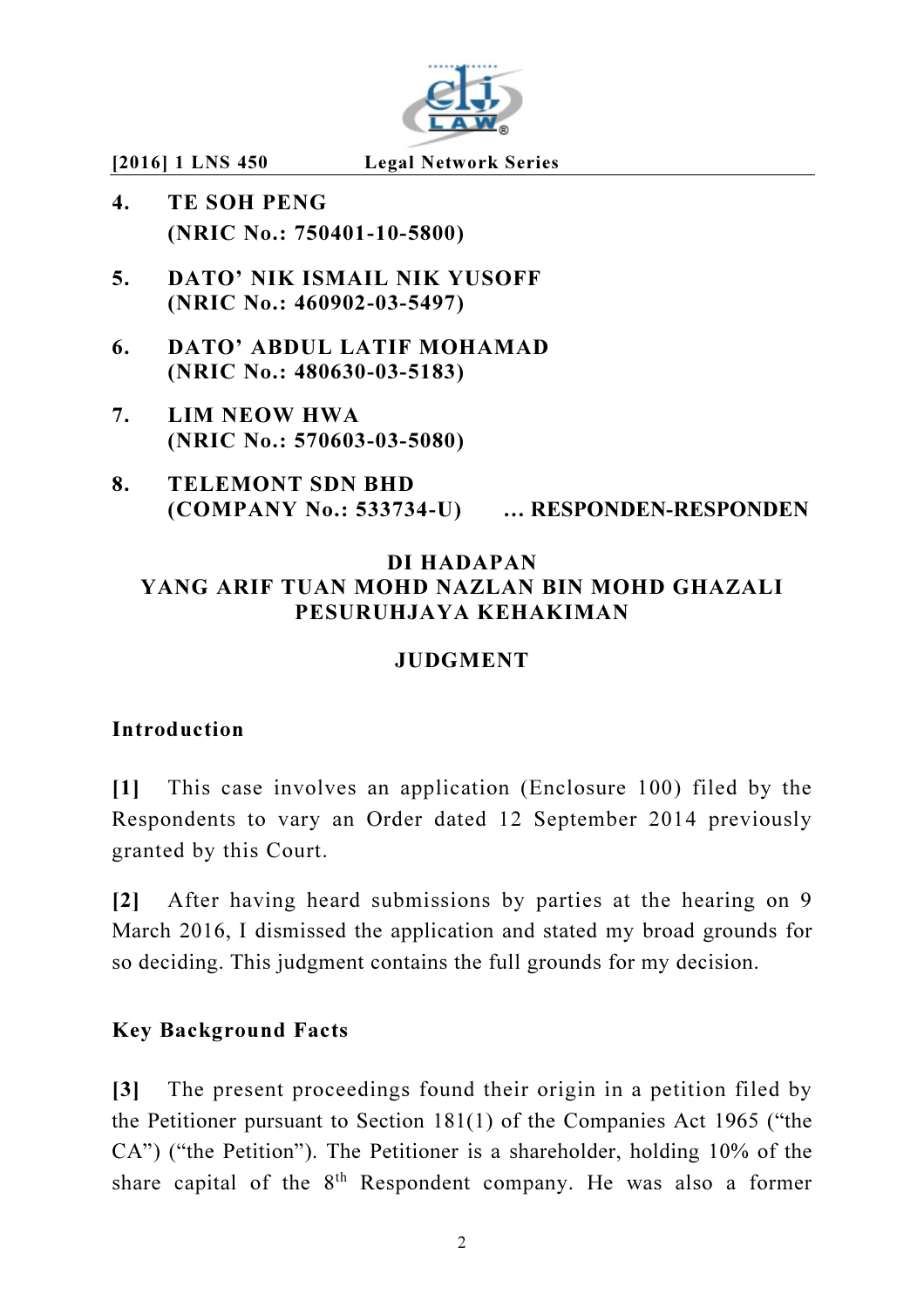

director on the Board of the  $8<sup>th</sup>$  Respondent and had resigned on 2 July 2007. The 1<sup>st</sup> to the  $7<sup>th</sup>$  Respondents are directors of the  $8<sup>th</sup>$  Respondent at the material time. The Petitioner had in essence alleged that the Respondents, amongst others, had oppressed his rights as a minority shareholder by excluding him from the management of the  $8<sup>th</sup>$  Respondent company, Telemont Sdn Bhd ("Telemont").

[4] On 28 February 2013, after a full trial, this Court gave judgment for the Petitioner and granted, amongst others, for purposes relevant to this judgment, the following orders:

- *"(a) Pendaftar Syarikat Malaysia dan/atau Suruhanjaya Syarikat Malaysia diperintahkan mengemaskini (rectify) daftaran (the register) untuk menggambarkan pegangan saham sebenar Pempetisyen dalam Responden Ke-8 (Telemont Sdn Bhd (No. Syarikat: 533734-U), yakni 3,150,000 saham-saham 'ordinary shares' bernilai RM1.00 setiap satu;*
- *(a) Seorang Juru Odit bebas daripada firma KPMG dilantik untuk menyiasat dan mengodit akaun-akaun Telemont Sdn Bhd (No. Syarikat: 533734-U) bermula dari tahun 2005 sehingga tarikh Perintah yang dibuat di dalam ini;*
- *(f) Pengarah-Pengarah Telemont Sdn Bhd diperintahkan untuk membenarkan kesemua rekod-rekod Telemont Sdn Bhd diperiksa oleh Pempetisyen dan Pempetisyen diberikan kebenaran (leave) untuk mengambil apa-apa langkah-langkah yang diperlukan demi melindungi kepentingan Telemont Sdn Bhd;*

*…………………………………* 

*………………………*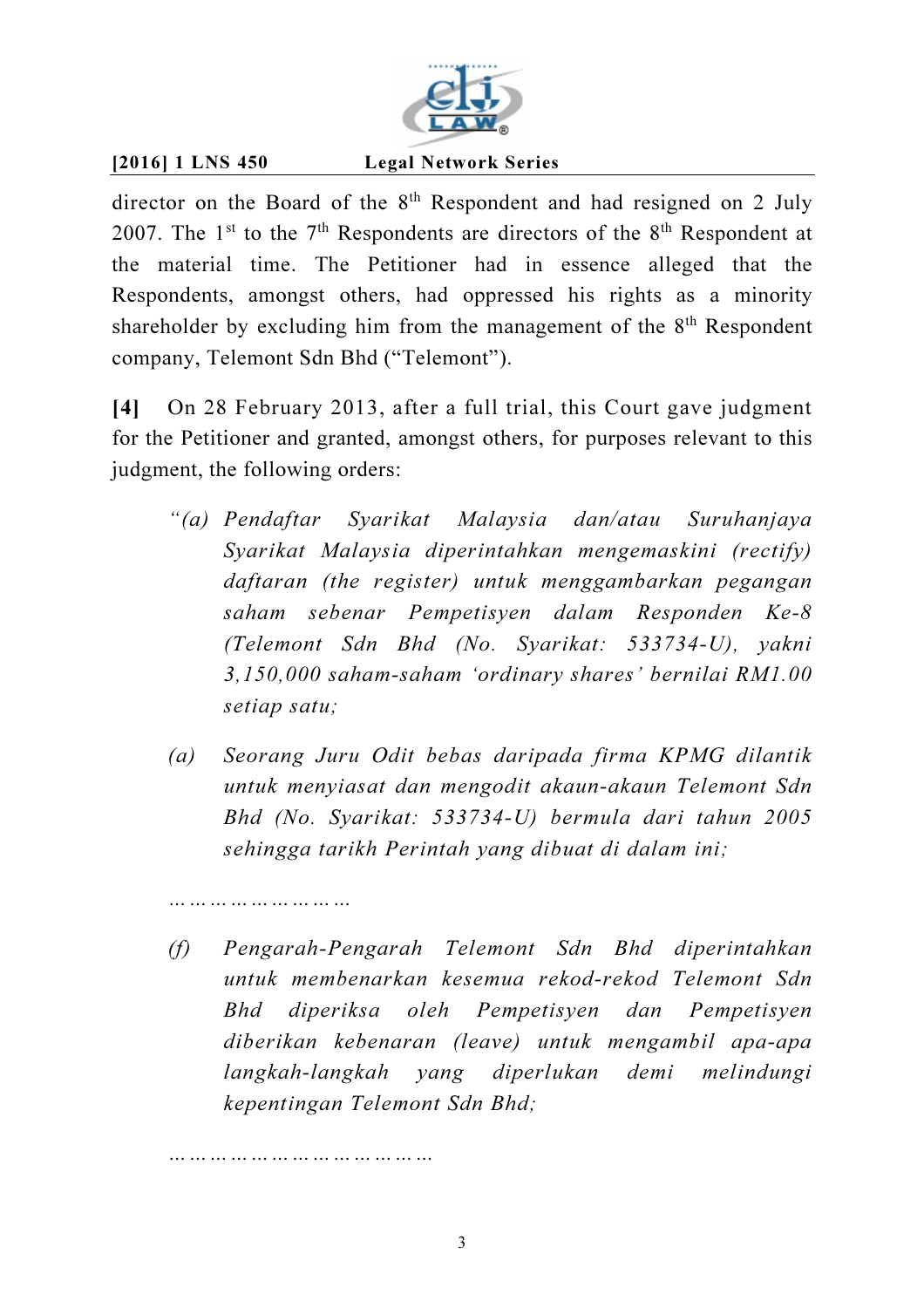

*(h) Bahawa pihak-pihak diberikan kebenaran untuk membuat permohonan lanjut kepada Mahkamah yang mulia ini untuk arahan dan/atau perintah yang lanjut dan/atau yang lain untuk tujuan perlaksanaan sewajarnya ke atas perintah-perintah di dalam ini."* 

[5] The Order dated 28 February 2013 ("the Original Order") thus grants the Petitioner the right to access the company accounts and documents of the 8<sup>th</sup> Respondent, in pursuance of which, the Petitioner had taken steps to enforce the Original Order by requesting the Respondents to grant him access to the accounts and documents of the 8<sup>th</sup> Respondent and its subsidiaries. However, since the Original Order, as can be seen from the above, did not expressly provide for the inspection of accounts and documents of the 8<sup>th</sup> Respondent's subsidiaries, nor indeed make mention of the existence of any of the 8<sup>th</sup> Respondent's subsidiaries, the Respondents did not comply with the Petitioner's request.

[6] The Petitioner then successfully obtained an order from this Court on 12 September 2013 amending the Order with the inclusion of the words *'….dan kesemua anak-anak syarikatnya'* into prayers (b) and (f) of the Order ("the Amended Order"), which as a result now reads as follows:-

- *"(b) Seorang Juru Odit bebas daripada firma KPMG dilantik untuk menyiasat dan mengodit akaun-akaun Telemont Sdn Bhd (No. Syarikat: 533734-U) dan kesemua anakanak syarikatnya bermula dari tahun 2005 sehingga tarikh Perintah yang dibuat di dalam ini;*
- *(f) Pengarah-Pengarah Telemont Sdn Bhd diperintahkan untuk membenarkan kesemua rekod-rekod Telemont Sdn Bhd dan kesemua anak-anak syarikatnya diperiksa dan disalinkan oleh Pempetisyen dan/atau juruodit / juruakaun /*

*…………………………………*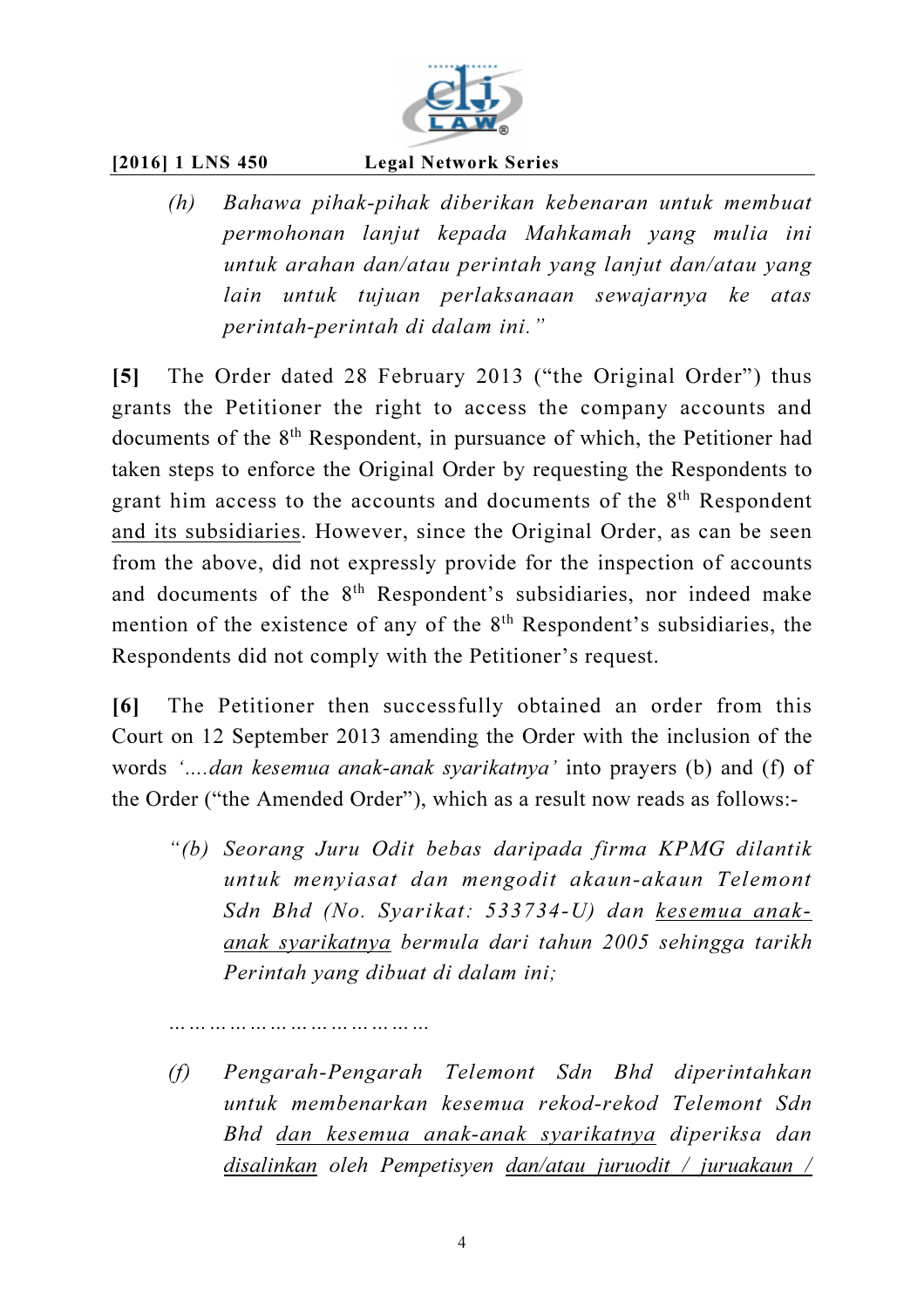

*professional-profesional yang dilantik olehnya dan Pempetisyen diberikan kebenaran (leave) untuk mengambil apa-apa langkah-langkah yang diperlukan demi melindungi kepentingan Telemont Sdn Bhd;…"* 

[7] The Respondents appealed against the Original Order and the Amended Order (both dated 28 February 2013 and 12 September 2013 respectively). The Court of Appeal however dismissed the same.

[8] It ought to be noted that both the Orders do not name the specific subsidiaries. The dispute between the parties however is precisely on whether certain identified companies are subsidiaries of the 8th Respondent. As such the Petitioner had continued to insist on access to the accounts and documents of companies which the Respondents on the other hand assert are not the 8<sup>th</sup> Respondent's subsidiaries. This then witnessed the Petitioner successfully filing an application for leave to commence committal proceedings against the Respondents for their failure to abide by the Amended Order to grant the Petitioner access to the accounts and documents of those companies said to be the 8<sup>th</sup> Respondent's subsidiaries.

[9] Pending the hearing for the order of committal, and in addition to filing an application to set aside leave for committal, the Respondents filed the present application for variation of the Amended Order, to specifically include the names of the subsidiaries of the  $8<sup>th</sup>$  Respondent, which according to the Respondents are easily determinable based on public records.

# Primary Contentions of Parties

[10] The Petitioner is insisting on the accounts and documents of the following companies which he claims to be subsidiaries of the  $8<sup>th</sup>$ Respondent:-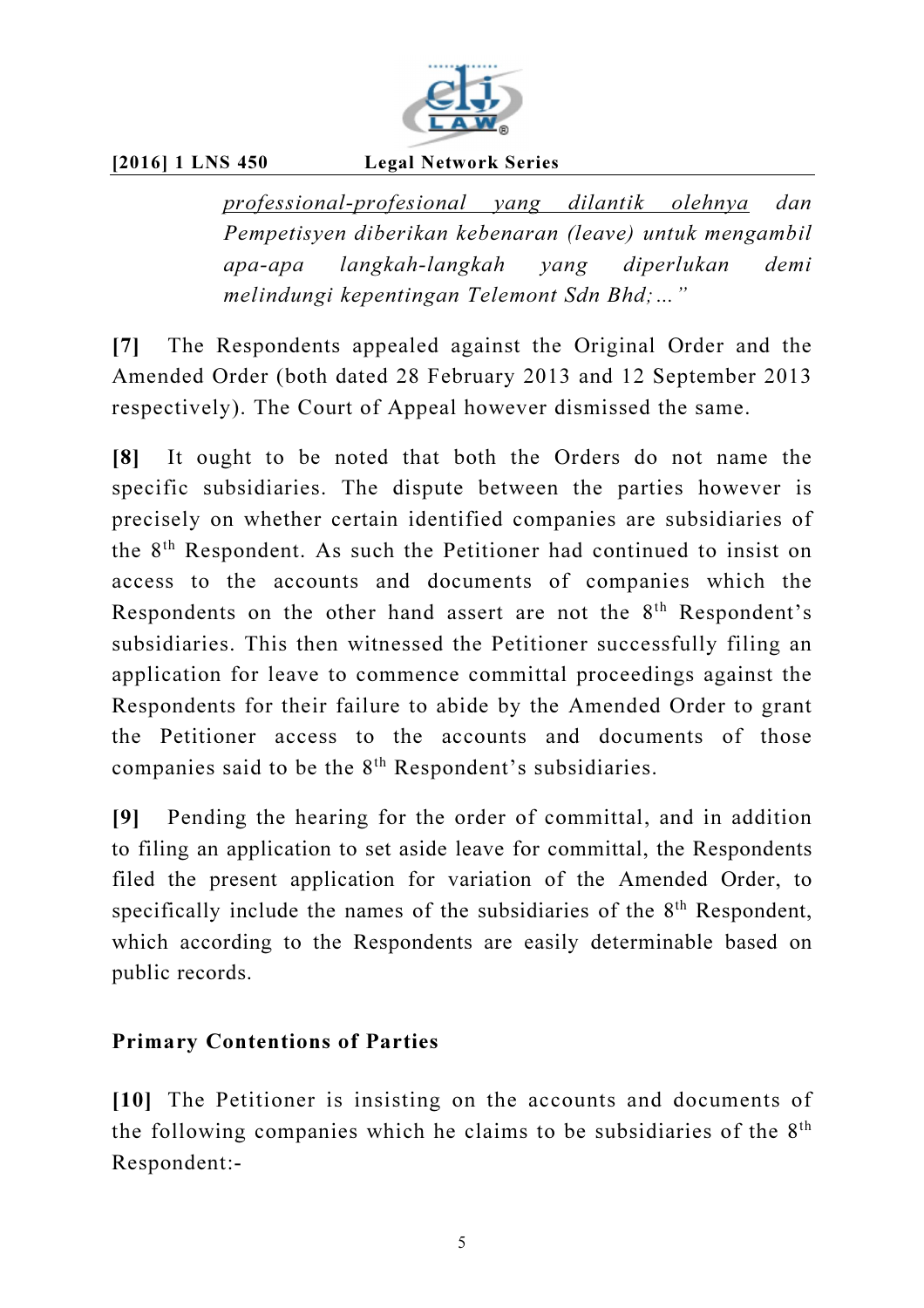

- (a) Modal Jati Berhad (Company No.: 103729-X) ("MJB");
- (b) MJB Forestry Sdn Bhd (Company No.: 663624-W) ("MJBF");
- (c) Jejaka Makmur Sdn Bhd (Company No.: 313510-W) ("JMSB");
- (d) Sindiyan Sdn Bhd (Company No.: 388706-T) ("SSB"); and
- (e) Alifya Forestry Sdn Bhd (Company No.: 348623-H)  $(*AFSB")$ (collectively, "the Disputed Companies")

[11] The Respondents on the other hand are asserting that at all material times, the Disputed Companies, which were never named as parties to the Petition, are not subsidiaries of 8th Respondent. In particular, they maintain that:-

- (a) MJBF, JMSB, SSB and AFSB were never the direct subsidiaries of the 8<sup>th</sup> Respondent; they were instead subsidiaries of MJB.
- (b) MJB was previously a subsidiary of the  $8<sup>th</sup>$  Respondent but had ceased to be a subsidiary since November 2010, when the  $8<sup>th</sup>$  Respondent had disposed of its shares in MJB. Since the Petition was filed on 19 April 2011, and the Original Order was given on 28 February 2013 and the Amended Order was allowed on 12 September 2013, at all these material dates, MJB was therefore no longer a subsidiary of the  $8<sup>th</sup>$  Respondent in that  $8<sup>th</sup>$  Respondent or Telemont no longer owned any shares in MJB.

[12] The Respondents thus insisted that at all relevant times including presently, neither MJB nor any of the Disputed Companies are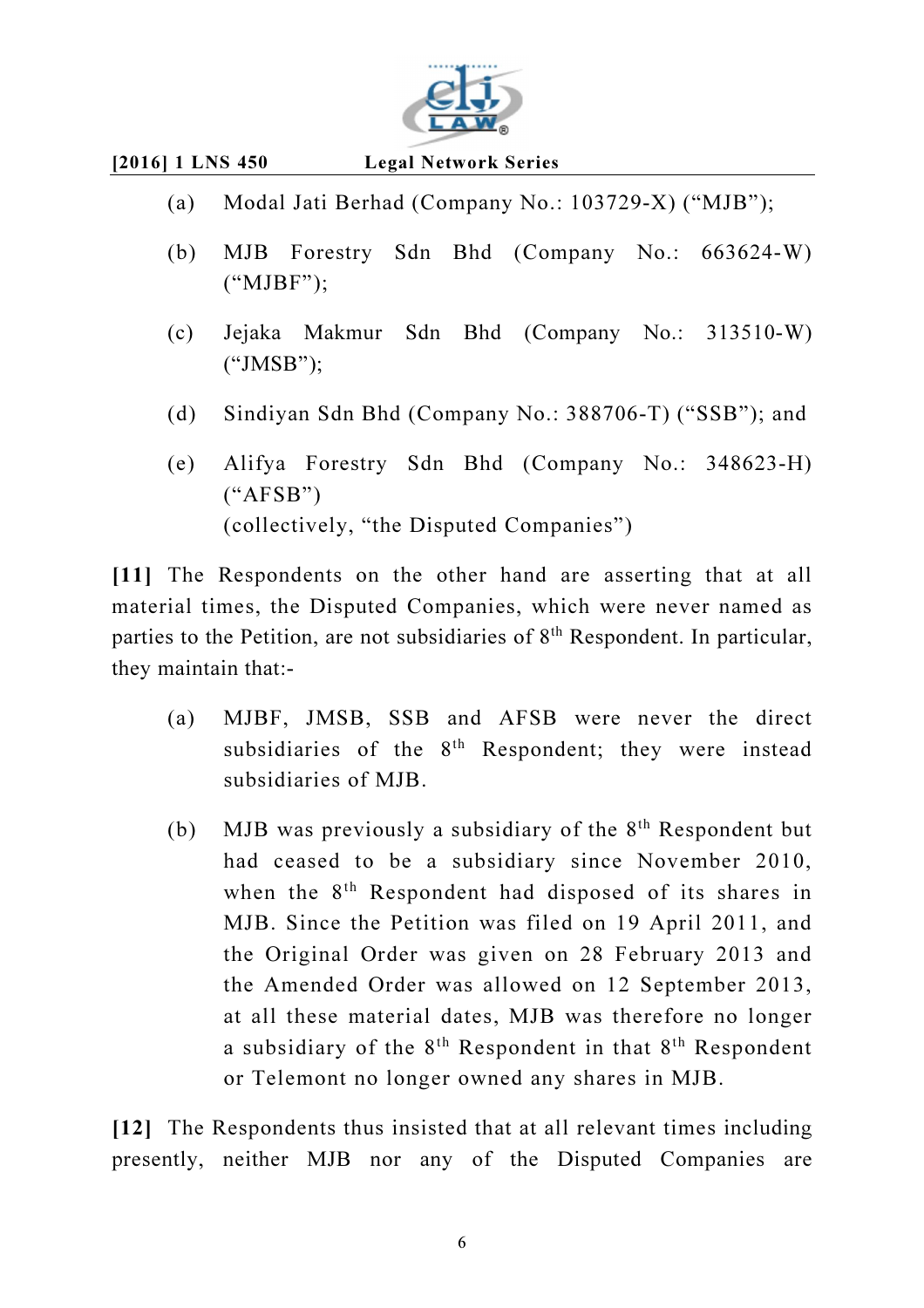

subsidiaries of the  $8<sup>th</sup>$  Respondent, and that the  $8<sup>th</sup>$  Respondent does not own any shares in any of the Disputed Companies, as can be seen from the records as filed at the Companies Commission of Malaysia.

# Evaluation and Findings by this Court

# Res Judicata

[13] It cannot be disputed that having been fully adjudicated and determined by the Court *via* the Original Order, and varied in the Amended Order, as well as appealed to and dismissed by the Court of Appeal, the application by the Respondents to again amend the Order given previously, as per the present Enclosure 100 is in my view plainly not competent as the issues in contention – that concerning the identities of the subsidiaries of the 8th Respondent are manifestly already *res judicata*.

[14] The classic definition of res judicata is as stated in Black's Law Dictionary (7th Edition), in turn referred to in the judgment of the Federal Court in *Manoharan a/l Malayalan v. Menteri Dalam Negeri, Malaysia & Anor* [2009] 2 MLJ 660, as follows:-

> "[6] *Res Judicata* is defined in *Black's Law Dictionary*, 7th edition as follows:-

[Literally in Latin 'a thing adjudicated']

1. An issue that has been definitively settled by judicial decision.

2. An affirmative defence barring parties from litigating a second lawful lawsuit on the same claim, or any other claim arising from the same transactions and that could have been but was not raised in the first suit. The three essential elements are (1) an earlier decision on the issue (2) a final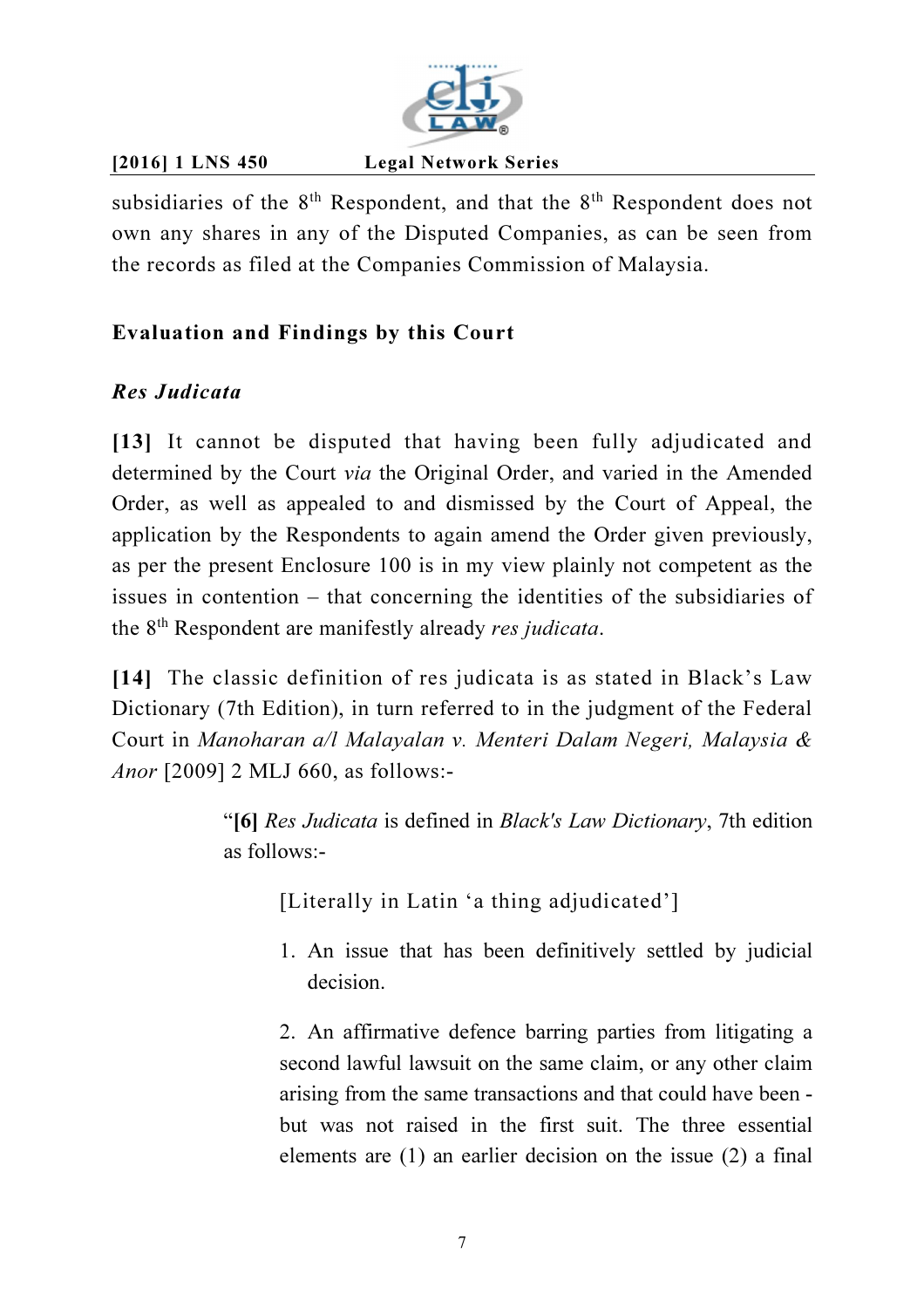

judgment on the merits, and (3) the involvement of the same parties, or parties in privity with the original parties

[7] George Spencer Bower and Sir Alexander Turner in their book "*The Doctrine of Res Judicata"* 2nd edition at p.1 defined *res judicata*, *inter alia*, as follows:-

•21. In English jurisprudence a *res judicata*, that is to say a final judicial decision pronounced by a judicial tribunal having competent jurisdiction over the cause or matter in litigation, and over the parties thereto, disposes once and for all of the matters decided, so that they cannot afterwards be raised for re-litigation between the same parties or their privies.

[8] The common law doctrine of *res judicata* has been incorporated into the statute law in Malaysia as can be found in s. 25(2) of the Courts of Judicature Act 1964 ("CJA") which confers additional powers to the High Court as set out in item 11 of the schedule to the CJA as follows:-

11. Power to dismiss or stay proceedings where the matter in question is *res judicata* between the parties, or by reason of multiplicity of proceedings in any Court or Courts the proceedings ought not to be continued."

[15] There cannot thus be any argument about the direct relevance of *res judicata* in the instant case as the matters in the proceedings concerning the Original Order and the Amended Order have been adjudicated and with a number of decisions having been made by the High Court and the Court of Appeal, being the relevant competent judicial tribunal, between the same parties in dispute.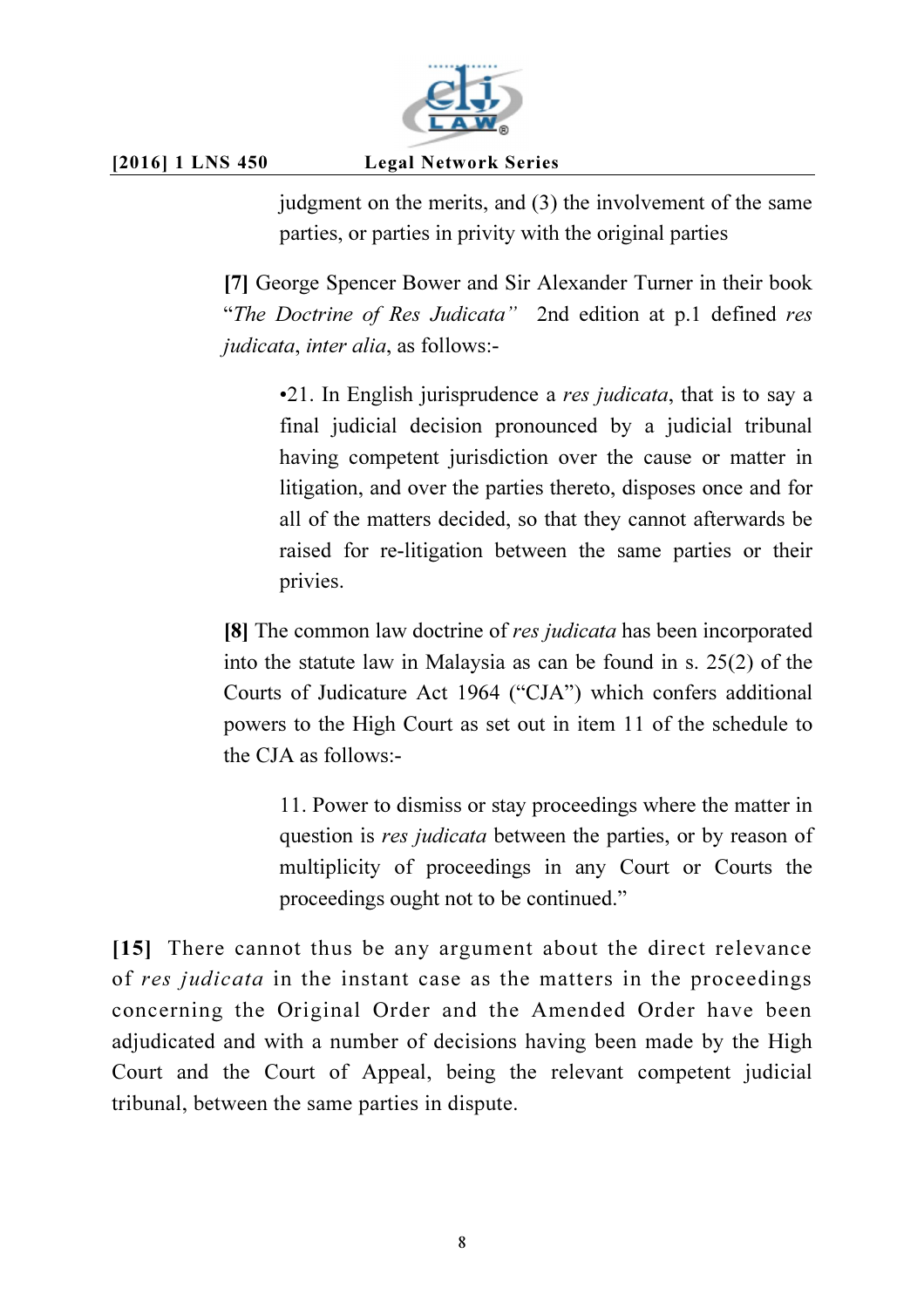

[16] Furthermore, it is trite and well settled in local jurisprudence that the principle of res judicata is of wider remit, and extends to matters which are part of the subject matter of a litigation which ought to have been raised even if not actually raised to be determined, due either to inadvertence, negligence or deliberately. The Supreme Court made it clear in *Asia Commercial Finance (M) Berhad v. Kawal Teliti Sdn Bhd* [1995] 3 MLJ 189 that there are two kinds of *estoppel per rem judicatum*, namely cause of action estoppel and issue estoppel. The relevant passages from the judgment of Peh Swee Chin SCJ read as follow:-

"[1] The significance of *res judicata* lies in its effect of creating an *estoppel per rem judicatum*, which may take the form of either cause of action estoppel or issue estoppel. The cause of action estoppel arises when rights or liabilities involving a particular right to take a particular action in Court for a particular remedy are determined in a final judgment and such right of action, that is the cause of action, merges into the said final judgment. The issue estoppel, on the other hand, means simply an issue which a party is estopped from raising in a subsequent proceeding.

[2] The doctrine of *res judicata* is not confined to causes of action or issues which the Court is actually asked to decide or has already decided. It covers also causes of action or issues or facts which, though not already decided as a result of the same not being brought forward due to negligence, inadvertence or deliberately, are so clearly part of the subject matter of the litigation and so clearly could have been raised, that it would be an abuse of the process of the Court to allow a new proceeding to be started in respect of them". [emphasis added]

[17] The Supreme Court in that case referred to and applied the following common law principles in its clarification of the scope of the doctrine of res judicata. First, the passage by Wigram VC in the case of *Henderson v. Henderson* [1843] 3 Hare 100 at p 115 which reads:-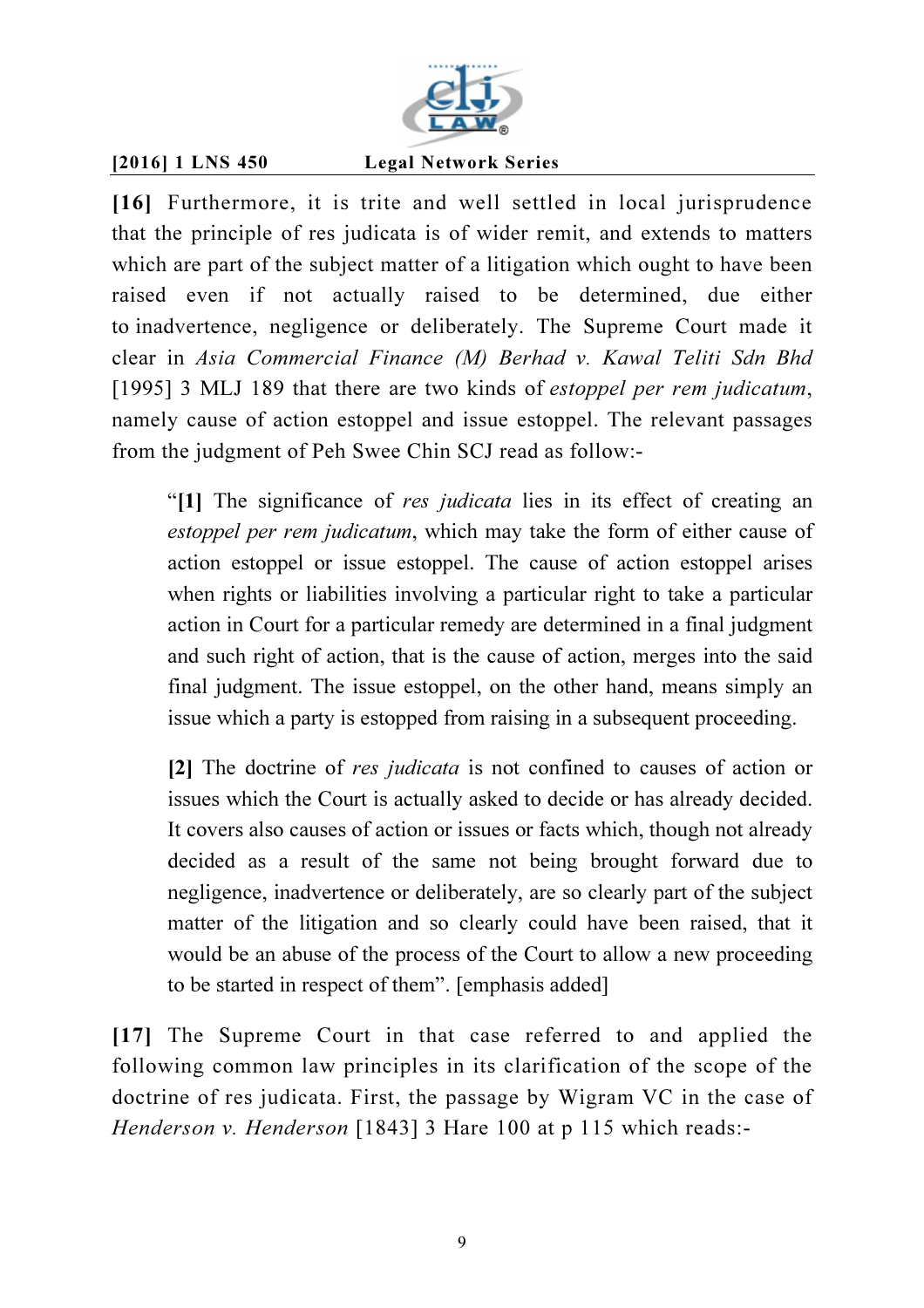

"The plea of *res judicata* applies, except in special cases, not only to points upon which the Court was actually required by the parties to form an opinion and pronounce a judgment, but to every point which properly belonged to the same subject of litigation and which the parties, exercising reasonable diligence might have brought forward at the time".

[18] In addition, the meaning of the words in the said statement, i.e, *"every point which properly belonged to the subject of litigation"* was explained by *Somervell LJ in Greenhalgh v. Mallard* [1947] 2 All ER 255 at p 257 as follows:-

> "....*res judicata* for this purpose is not confined to the issues which the Court is actually asked to decide, but.... it covers issues or facts so clearly could have been raised that it would be an abuse of the process of the Court to allow a new proceeding to be started in respect of them".

[19] There are a number of other local cases which have since followed this principle (see the Court of Appeal decisions in *Huawei Tech Investment Co. Ltd. v. Transition Systems (M) Sdn Bhd* [2013] 5 MLJ 396 *and OCBC Bank (Malaysia) Bhd v. Kredin Sdn Bhd* [1997] 2 CLJ 534).

[20] Accordingly, the issue raised by the Respondents in the instant application, such as on the exact identities of the subsidiaries of the 8th Respondent would manifestly fall within the scope of res judicata because firstly the issue had been judicially determined in the Original Order (see further below) and secondly, even if it was not (which I disagree), the issue could have been specifically raised (namely to set out the names of each of the subsidiaries) in the proceedings that resulted in the Amended Order. As such the issue cannot be further and again adjudicated upon. The Respondents are therefore estopped from raising the same issue concerning the identities of the subsidiaries of the  $8<sup>th</sup>$  Respondent in the instant application, which would otherwise tantamount to an abuse of the process of the Court should it be allowed to be pursued.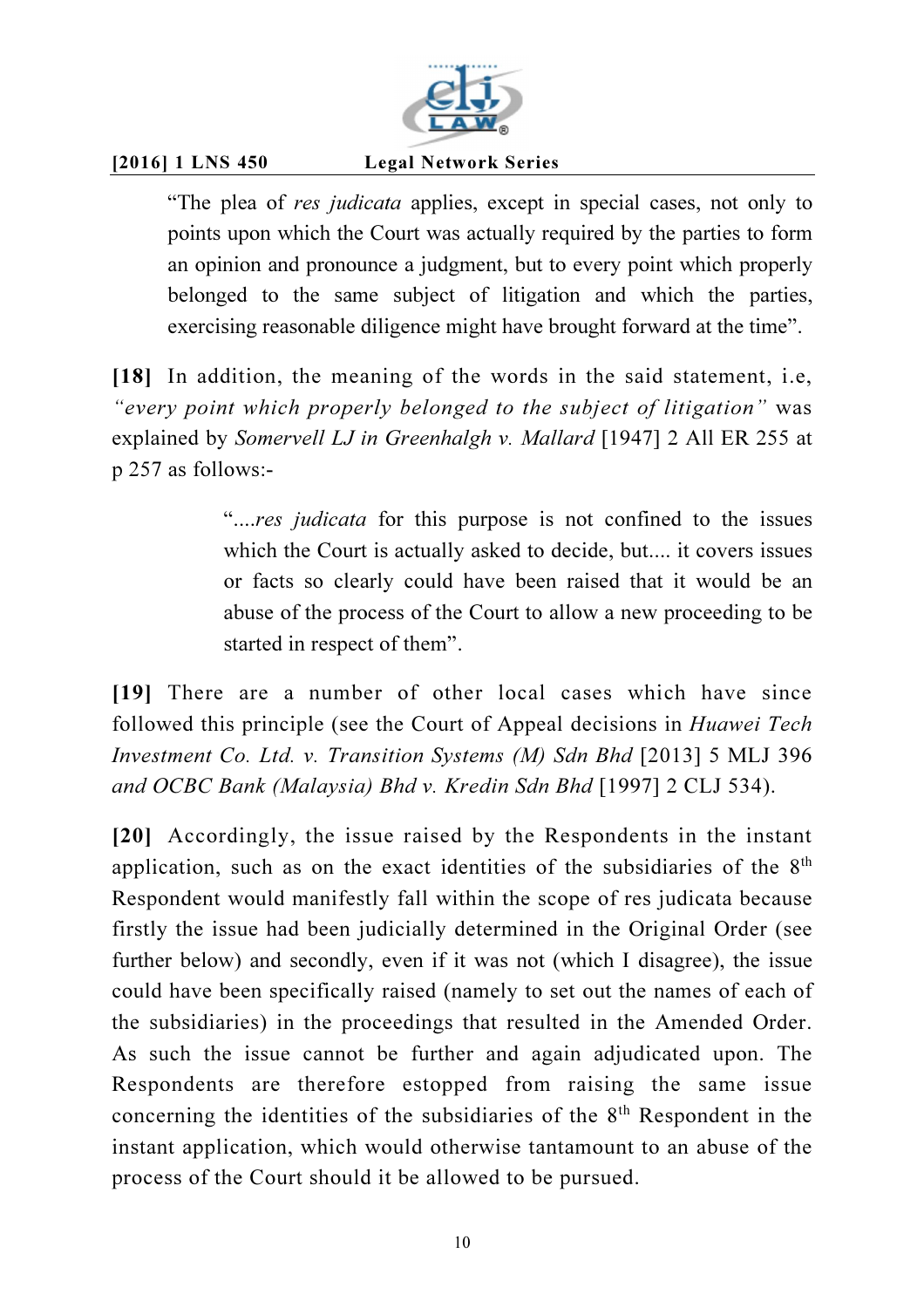

# Functus Officio

[21] Furthermore, at the same time, this Court would also be *functus officio* in respect of the judgments as pronounced in the Orders. In *Gan Hin Hin Refrigeration Sdn Bhd v. Kamanis Holdings Sdn Bhd* [2004] 4 CLJ 232, the Court of Appeal held as follows:-

> In the present case, the consent judgment dated 20 September 1996 had been drawn up and perfected. It was recorded in the presence of the parties in the course of the trial. In the circumstances, the learned judge having rightly dismissed the respondent's summons in chambers, was *functus officio*, and therefore he could not alter, vary or set aside the judgment as he had no jurisdiction under the application to do so, except under the slip rule as set out in O. 20 r. 11 of the Rules of the High Court 1980 (the RHC). The Federal Court in the case of *Hock Hua Bank Bhd v. Sahari Murid* [1980] 1 LNS 92; [1981] 1 MLJ 143 ruled:

(1): the learned judge was *functus officio*;

(2): the court had no power under any application in the same action to alter vary or set aside a judgment regularly obtained after it had been entered or an order after it had been drawn up, except under the slip rule, so far as is necessary to correct errors in expressing the intention of the court, unless it is a judgment by default or made in the absence of a party at a trial or hearing".

[22] In the instant case, the Orders having been perfected, and the variations sought for not being on the basis of the slip rule under Order 20 of the Rules of Court 2012, the Court is thus already *functus officio*.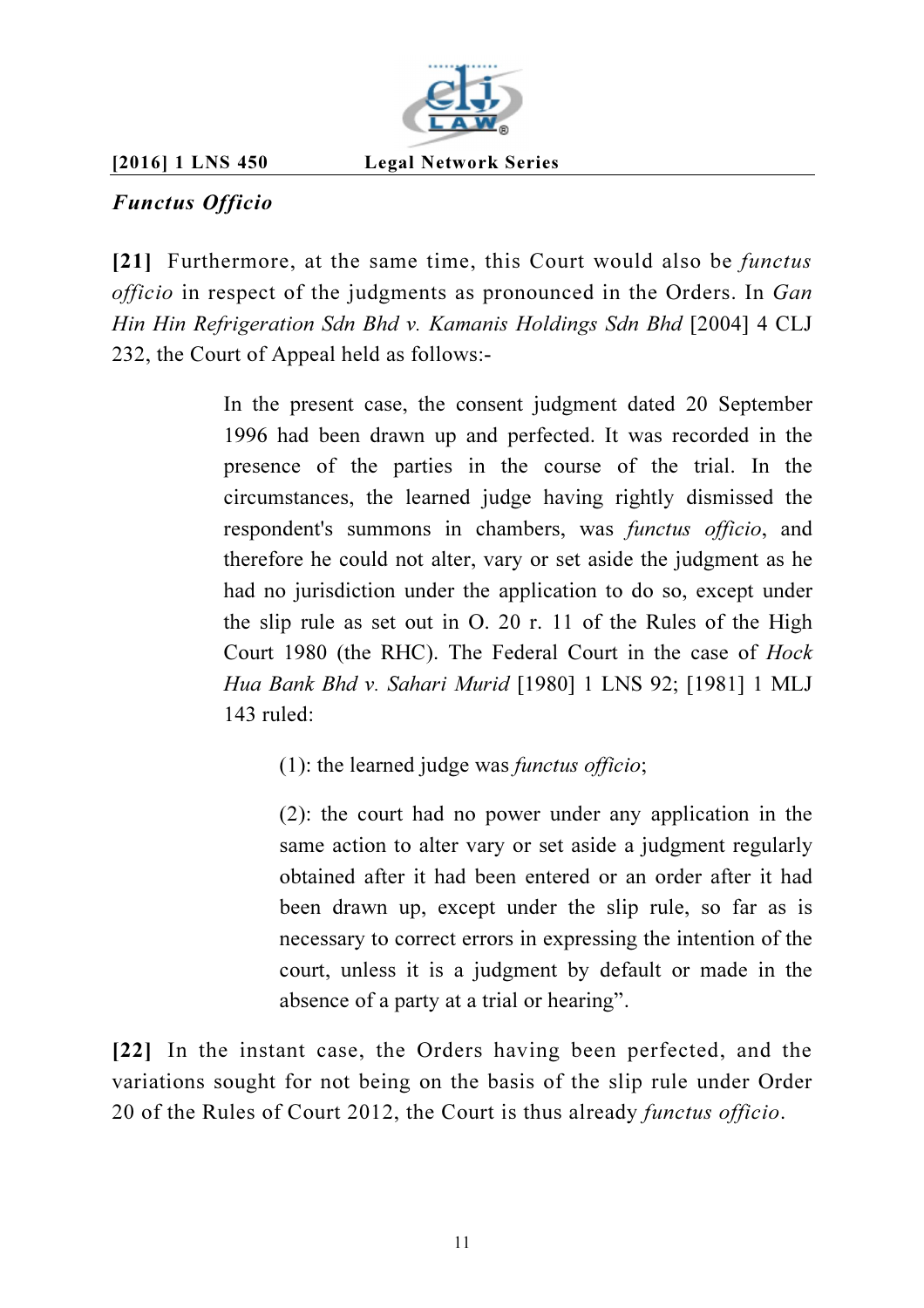

# Liberty to Apply Clause Inapplicable

[23] It is the contention of the Respondents that Enclosure 100 is filed pursuant to relief (h) of the Amended Order, which according to the Respondents, allows the parties the liberty to apply for further directions or other orders necessary to give effect to the Amended Order. In the High Court decision of *Zen Courts Sdn Bhd v. Bukit Jalil Development Sdn Bhd & Ors* [2014] 11 MLJ 592, Mary Lim J (as she then was) in considering the liberty to apply clause, stated this:-

> "[13] In my view, the second respondent is right. Pursuant to the order of court dated 27 March 2012, while parties are at liberty to apply to court after the valuation report has been filed, it is only on matters pertaining to the 'working out of the actual terms of the order'; and not on matters that the court has already ruled or ordered. This is regardless of which 'liberty to apply' term is now invoked and even where this term is repeatedly used in the order. Such term is only in respect of matters that are 'necessary to carry' the order of the court of 27 March 2012 into effect – *Cristel v. Cristel* at p 730". [emphasis added]

[24] Thus the liberty to apply clause should rightfully only be allowed to be invoked in circumstances that amount to the requirement to work out the terms of the Court order, and not on matters that the Court has ruled on. In order to justify a variation, the terms of the order that need to be worked out in my view cannot legitimately be anything other than purely consequential in nature to the import and purport of the order, for otherwise, such a change could have the effect of potentially impinging on, if not actually altering the very substance of the principal relief already pronounced in the original order. In the instant case, whilst the Original Order against the  $8<sup>th</sup>$  Respondent could reasonably be expected to extend to its subsidiaries, that aspect had since been addressed in the form of the Amended Order. Any further disagreement on the issue, such as prevailing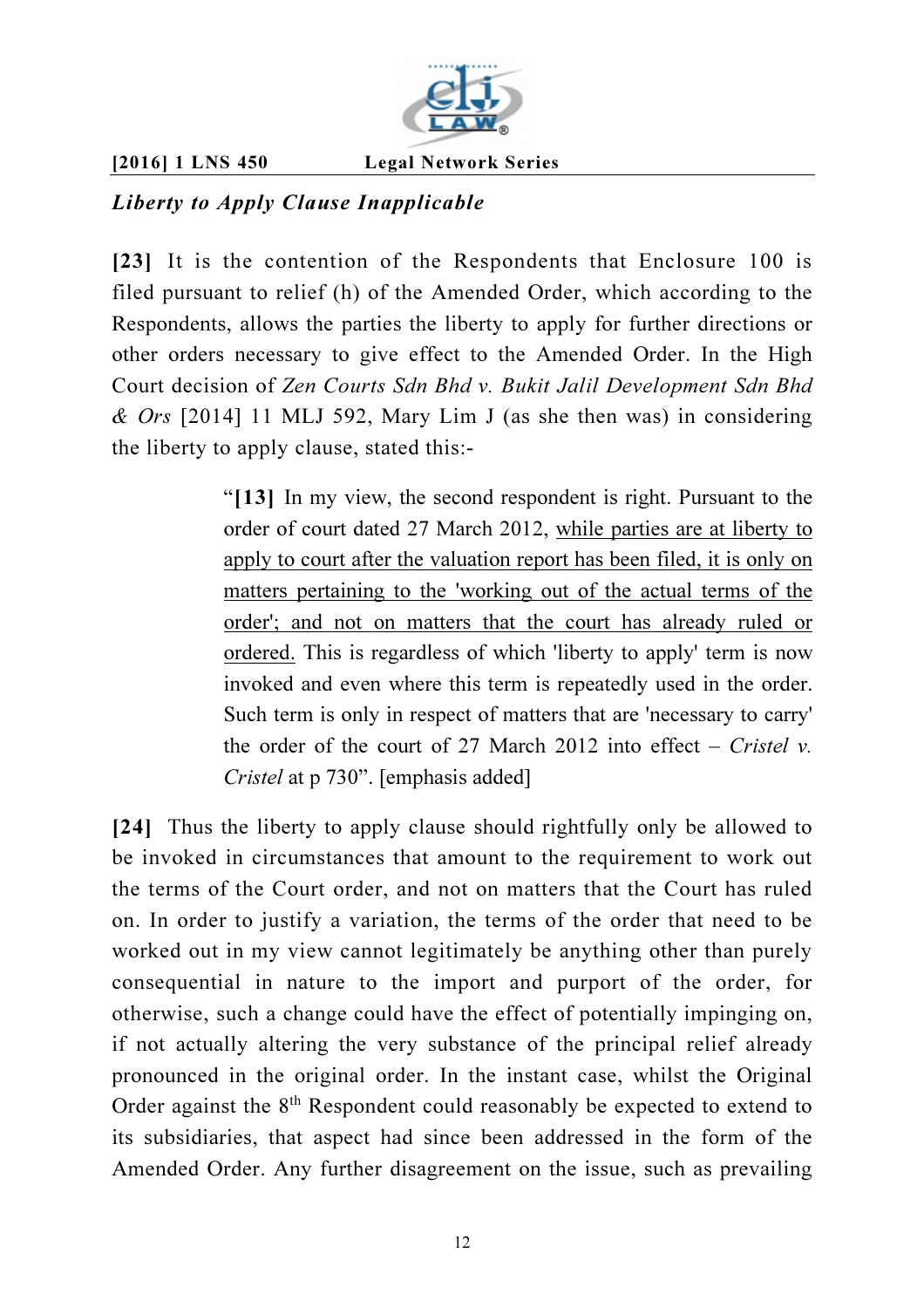

at present on which entities are the true subsidiaries of the 8th Respondent at the material time in my view is no longer a purely consequential matter necessary to work out the terms of the Amended Order for it has at the same time instead transformed into a substantive issue of dispute. Thus, yet another reliance on the liberty to apply clause by the Respondents in this instant application is untenable and cannot be countenanced.

# Specific Finding of Fact already made on the Disputed Companies

[25] I am further fortified in arriving at this finding by the important point that the Original Order has actually set out the identities of the subsidiaries of the  $8<sup>th</sup>$  Respondent. Crucially this includes the Disputed Companies. This is also the reason, as I alluded to above, that the matter is plainly res judicata as it was an express finding of fact as made by the learned judge in respect of the Original Order.

[26] The Respondents argued that there was no pronouncement by the Court that the Disputed Companies are subsidiaries of the 8th Respondent, for the statement in the grounds of decisions is merely facts mentioned in passing without reference to the official public records. What amounts to a subsidiary is defined in Section 5 of the CA, and anything short of that cannot, in law, amount to a subsidiary.

[27] It is to be observed that in *Chung Chen Phin v. Siew Nyet Moi @ Sopiah Abdullah* [2014] 2 MLJ 79, Hamid Sultan Bin Abu Backer JCA, delivering the judgment of the Court of Appeal had this to say:-

"This appeal relates to finding of facts. As a general rule finding of facts of a trial court is rarely disturbed by the appellate court more so when it relates to physical facts. As long as the trial judge had directed his mind to the relevant issues, and had acted in accordance with the law and the decision passes the test of reasonableness, the finding of facts relating to physical facts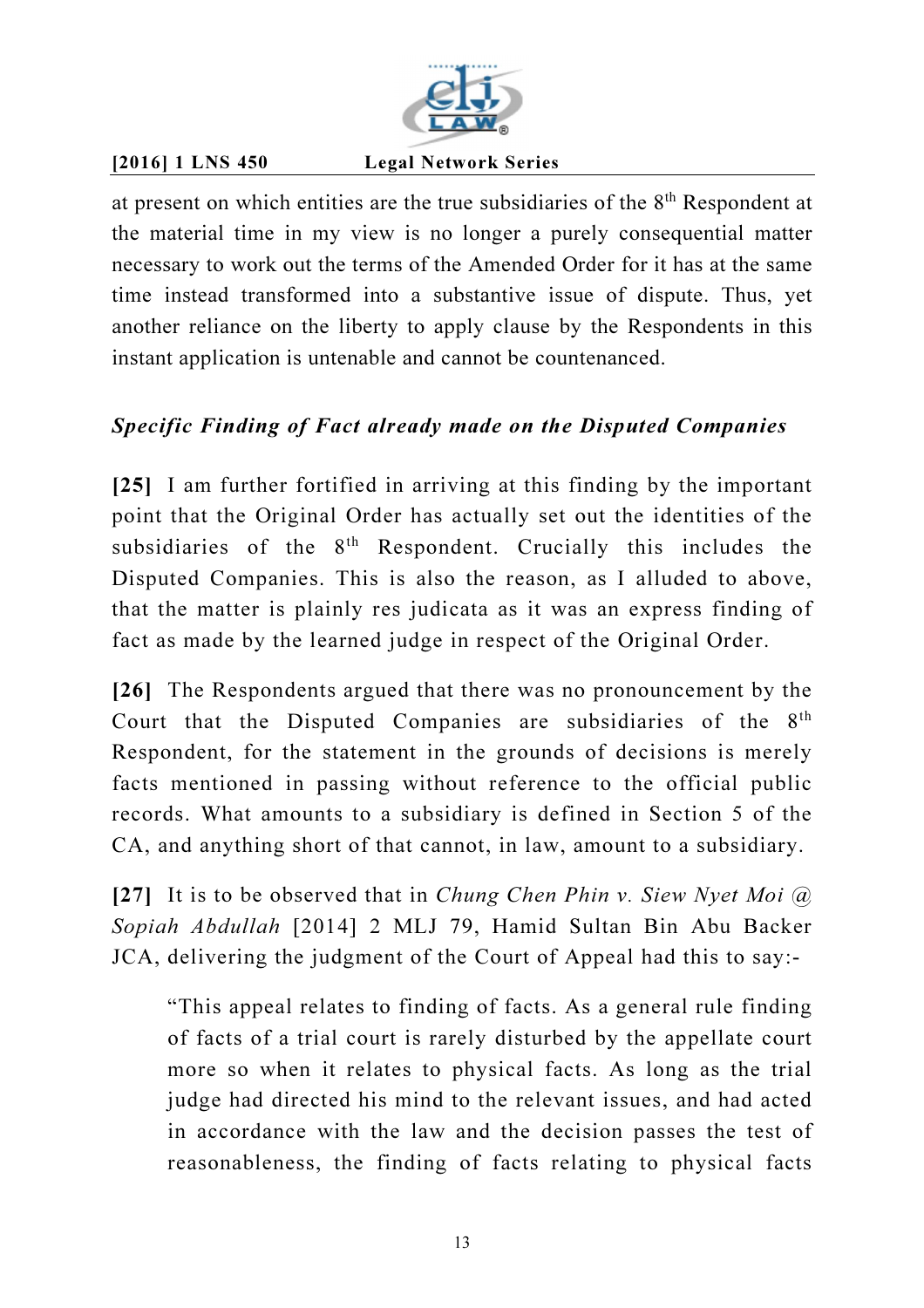

will not be ordinarily disturbed notwithstanding that the judgment is brief and direct to the point".

[28] This was also recently followed in the Court of Appeal decision in *Universiti Utara Malaysia v. KIC Management Sdn Bhd* [2015] 10 CLJ 147. Indeed, the leading text of Sarkar on Evidence (18th Edition) contains the following statement which is no less instructive:-

"Matters of judicial record are unquestionable. They are not open to doubt. Judges cannot be dragged into the arena. Judgments cannot be treated as mere counters in the game of litigation. We are bound to accept the statement of the Judges recorded in their judgments, as to what transpired in Court. The statement of the judges cannot be allowed to be contradicted by statements at the Bar or by affidavit and other evidence. If the judges say in their judgment that something was done, said or admitted before them, that has to be last word on the subject".

[29] The Respondents asserted that what is stated in the course of proceedings cannot displace the mandatory statutory provisions of the Companies Act and the true and proper facts that are based on official public records as maintained with the Companies Commission of Malaysia on the corporate structure and shareholding of the Disputed Companies at the material times. In truth, surely, based on the law, no submission however forceful could displace what is now well and truly a matter of judicial record as to the fact as positively stated in the judgment of the learned judge dated 10 June 2013 on the issue of the identities of the subsidiaries of the  $8<sup>th</sup>$  Respondent. A careful scrutiny of the Court records show that in addition to the affidavit of the Petitioner which made such averments, the evidence given by the 1<sup>st</sup> Respondent who was a shareholder of the 8<sup>th</sup> Respondent and director of MJB (being one of the Disputed Companies and the holding company of the other four Disputed Companies), too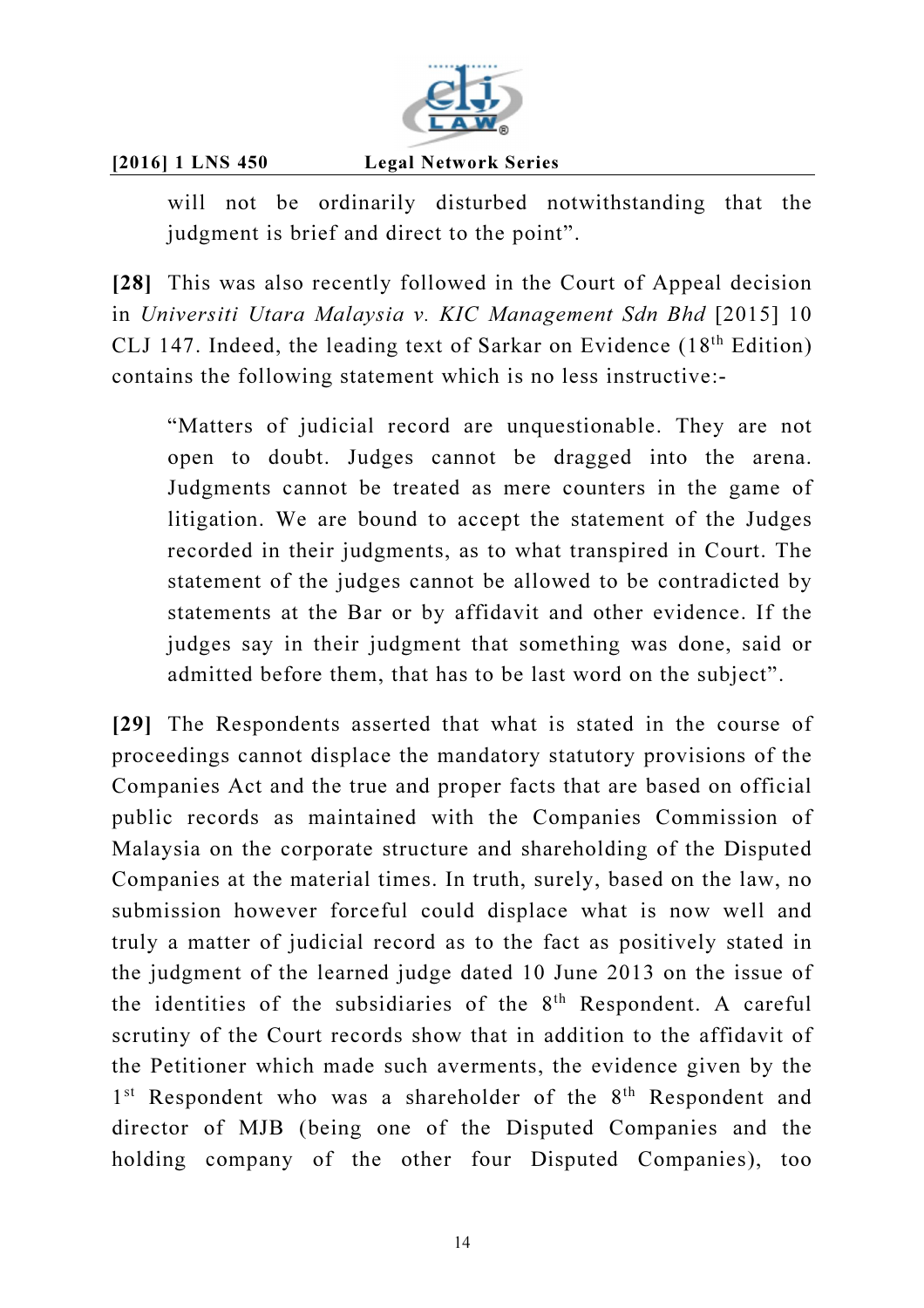

confirmed that MJB was at the time of his giving evidence during trial still a wholly owned subsidiary of the 8<sup>th</sup> Respondent. This therefore renders the argument of the Respondents that the CCM public record documents referred to during the proceedings of the Petition on the status of the Disputed Companies were out-dated to be of much lesser significance, if at all.

# The Denial of Subsidiary Status Raised Much Later – An Afterthought

[30] It must also be noted that the judgment was issued by the learned judge on 10 June 2013, which was plainly well prior to the date of the Amended Order of 12 September 2013, in respect of which, it will be readily recalled that the Respondents had been successful in procuring the Amended Order which only change was to extend the relevant reliefs to the subsidiaries of the 8<sup>th</sup> Respondent, albeit without naming them. It would not have been necessary to identify them because they had already been identified in the proceedings and found as such as recorded in the judgment. But despite the existence of the judgment which identifies the Disputed Companies as subsidiaries of the 8th Respondent, the Respondents never raised the same as an issue but proceeded instead to apply for the Amended Order in terms it was granted. In fact the Respondents only raised the matter about the Disputed Companies not being the subsidiaries of the 8<sup>th</sup> Respondent when the Petitioner sought to enforce the Amended Order by way of committal. It is thus difficult not to conclude that the present Enclosure 100 to vary the Amended Order is one that may justifiably be characterized as a convenient afterthought.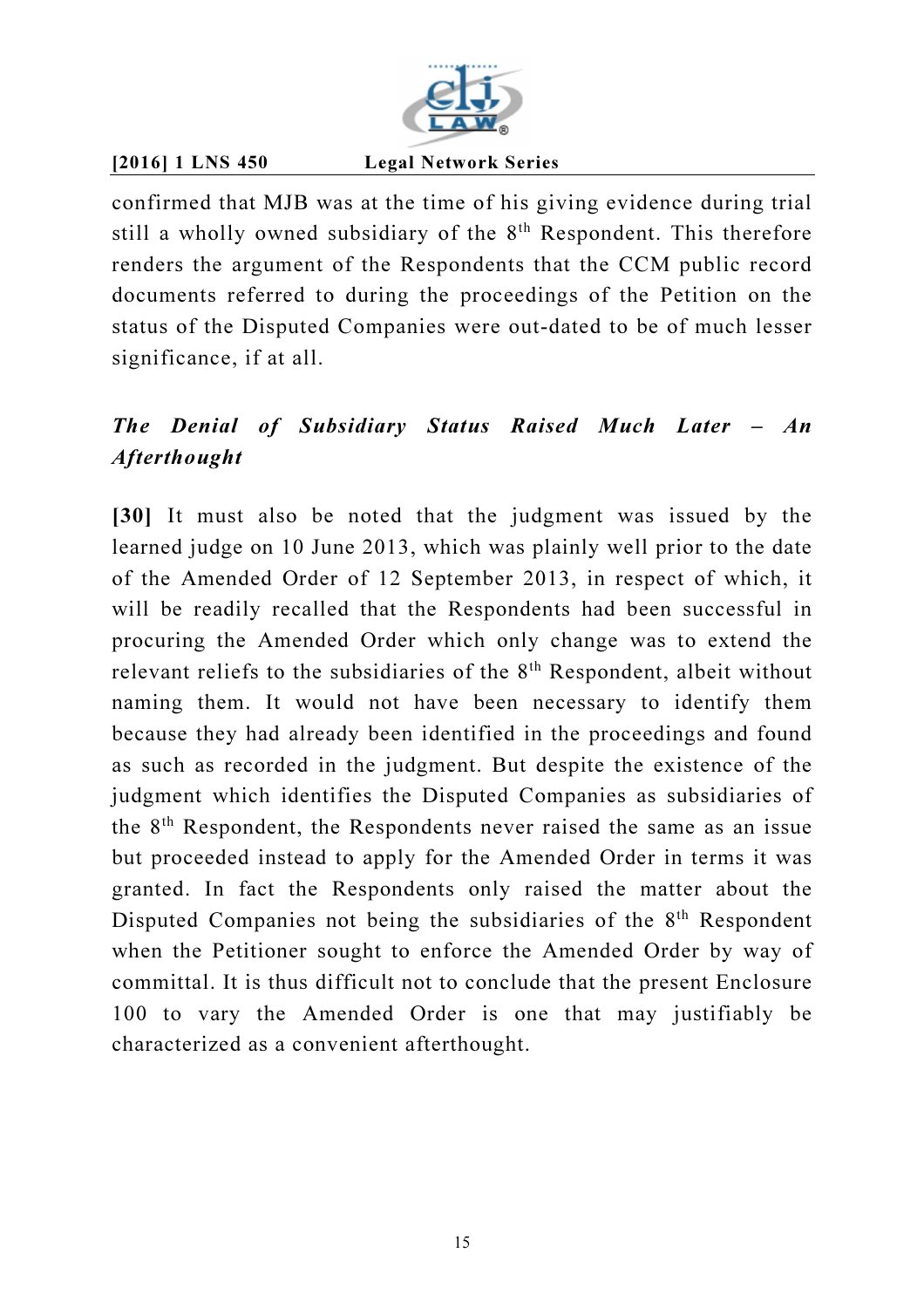

# Wide Definition of Subsidiary under Companies Act

[31] It is of course true, as the Respondents submitted, that the definition of a subsidiary is found in Section 5 of the CA. But the Respondents' follow up statement that the question of whether a company is a subsidiary of another is thus easily determined by reference to public records available is in my view not entirely accurate. First is the practical issue that the records may not represent the latest and current position, as indeed was highlighted by the Respondents themselves. Secondly, and more crucially, as Section 5 of the CA makes it plain, the statutory considerations of whether one is a subsidiary of another company are also dependent on factors subjective in nature. The relevant parts of Section 5 state the following:-

- (1) For the purposes of this Act, a corporation shall, subject to subsection (3), be deemed to be a subsidiary of another corporation, if-
	- *(a)* that other corporation-
		- (i) controls the composition of the board of directors of the first-mentioned corporation;
		- (ii) controls more than half of the voting power of the first-mentioned corporation; or
		- (iii) holds more than half of the issued share capital of the first-mentioned corporation (excluding any part thereof which consists of preference shares); or
	- *(b)* the first-mentioned corporation is a subsidiary of any corporation which is that other corporation's subsidiary.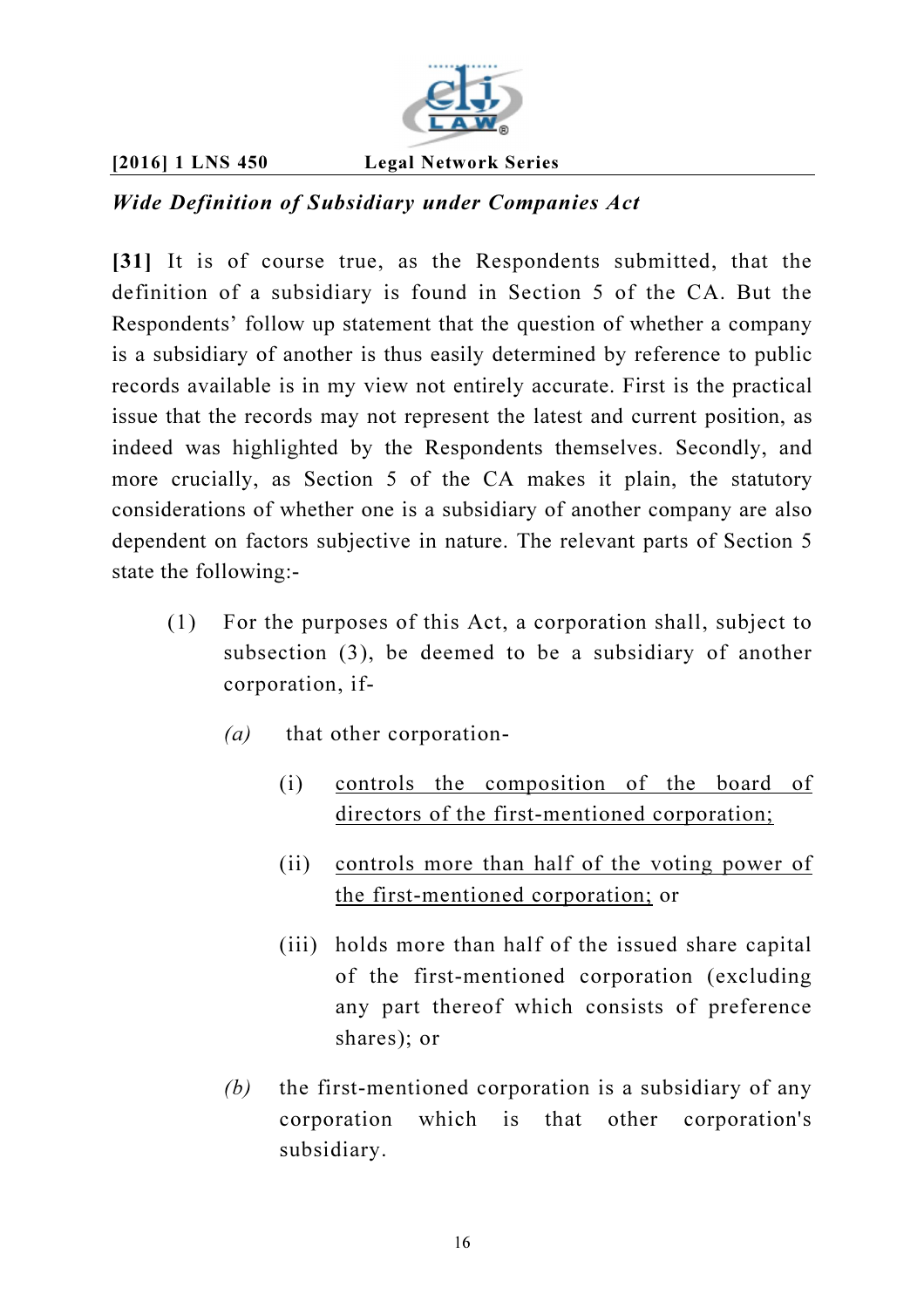

- (2) For the purposes of subsection (1), the composition of a corporation's board of directors shall be deemed to be controlled by another corporation if that other corporation by the exercise of some power exercisable by it without the consent or concurrence of any other person can appoint or remove all or a majority of the directors, and for the purposes of this provision that other corporation shall be deemed to have power to make such an appointment if-
	- *(a)* a person cannot be appointed as a director without the exercise in his favour by that other corporation of such a power; or
	- *(b)* a person's appointment as a director follows necessarily from his being a director or other officer of that other corporation.

………………………………………………."

[32] In other words, in order to determine if one is a subsidiary of another pursuant to the definition in Section  $5(1)$  (a) (ii) and especially paragraph (ii) surely cannot be on the basis of the information filed at CCM which is invariably premised on the holding of shares. It has not escaped my attention, and this was not raised by parties, that the Respondents have carefully formulated their submission to provide more emphasis on the point that the Disputed Companies through MJB are not the subsidiaries of the 8<sup>th</sup> Respondent by stressing that the 8<sup>th</sup> Respondent no longer holds shares in them. This still leaves open the possibility that these entities remain subsidiaries of the 8<sup>th</sup> Respondent, apart from in terms of the straightforward shareholding criterion, by virtue of fulfilling the tests of control of Board composition or of voting power.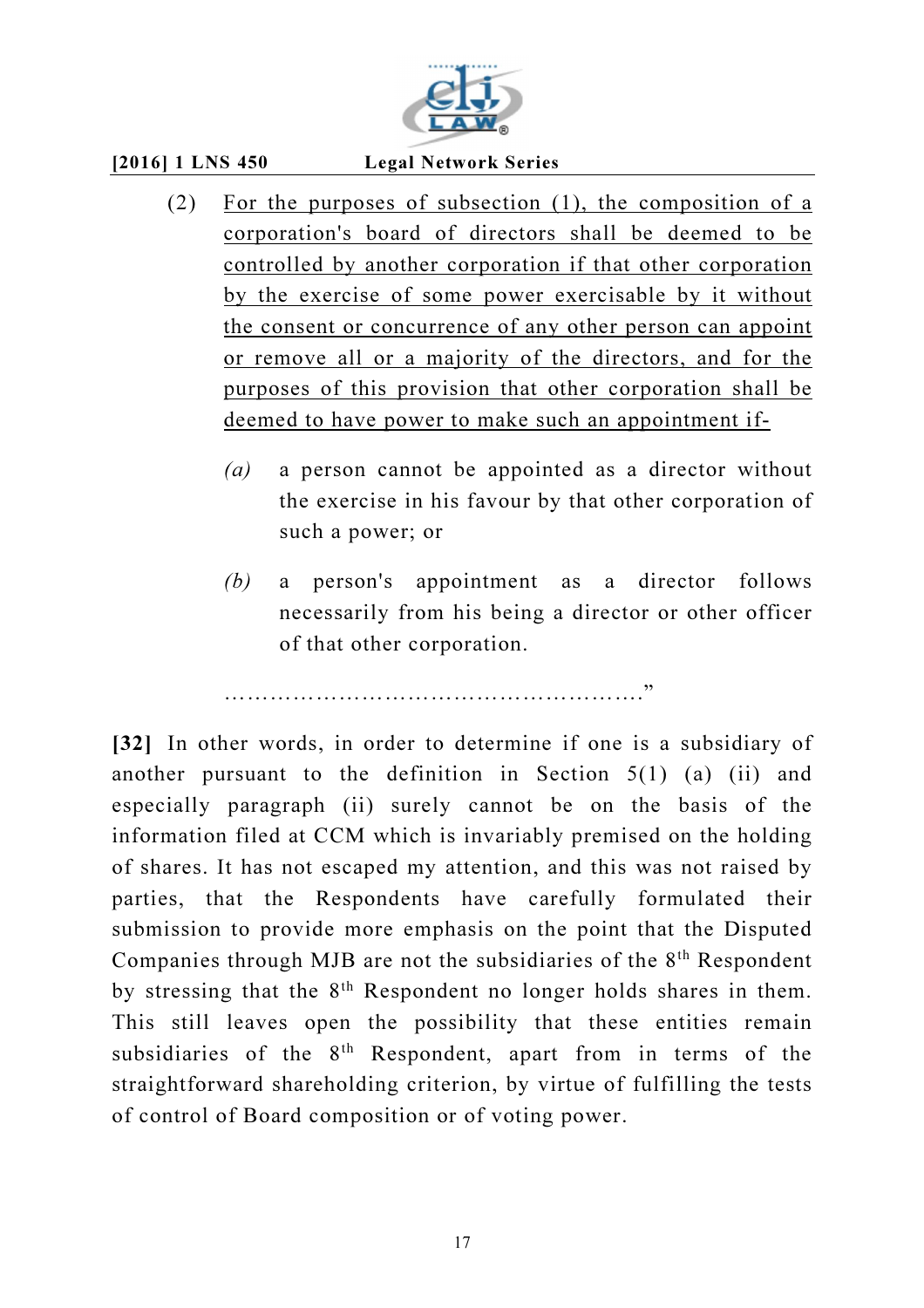

[33] In fact, it is the contention of the Respondents that the Disputed Companies are no longer the subsidiaries of the  $8<sup>th</sup>$  Respondent because MJB, being the holding company amongst the Disputed Companies had been disposed of to the  $1<sup>st</sup>$  Respondent and the  $2<sup>nd</sup>$ Respondent no less. Both purchasers are common directors to both the 8<sup>th</sup> Respondent and MJB themselves. As if the doubtful legality of this transaction (which is bereft of the relevant and adequate documentary support, reeks of a conflict of fiduciary duty especially considering the selling consideration of RM10 million despite having been acquired by 8th Respondent more than twice that price at RM25 million, and in the absence of a shareholders' approval to boot) is still not enough to discredit the case of the Respondents, the possibility of the argument that the Disputed Companies still remain as subsidiaries of the 8th Respondent by virtue of the latter, through the said relevant common directors controlling the Boards of the former additionally surely cannot be dismissed.

[34] The Respondents' insistence on the Disputed Companies having ceased to be subsidiaries of the 8th Respondent is also misplaced for one other reason. It is this. The Respondents alleged that the sale of MJB took place on 1 November 2010 prior to the filing of the petition. But the Amended Order clearly stipulates in item (b) the need for an audit to be undertaken in respect of the 8<sup>th</sup> Respondent and its subsidiaries from the year 2005 until judgment date. Although I am aware that of the practice that the entire statutory and other records of a company would usually be transferred to the buyer of the company upon the sale thereof, in the instant case it is not unreasonable to expect that some of the records pre-2010 may still be retained with the 8<sup>th</sup> Respondent, that is assuming the sale was genuine and lawfully made in the first place.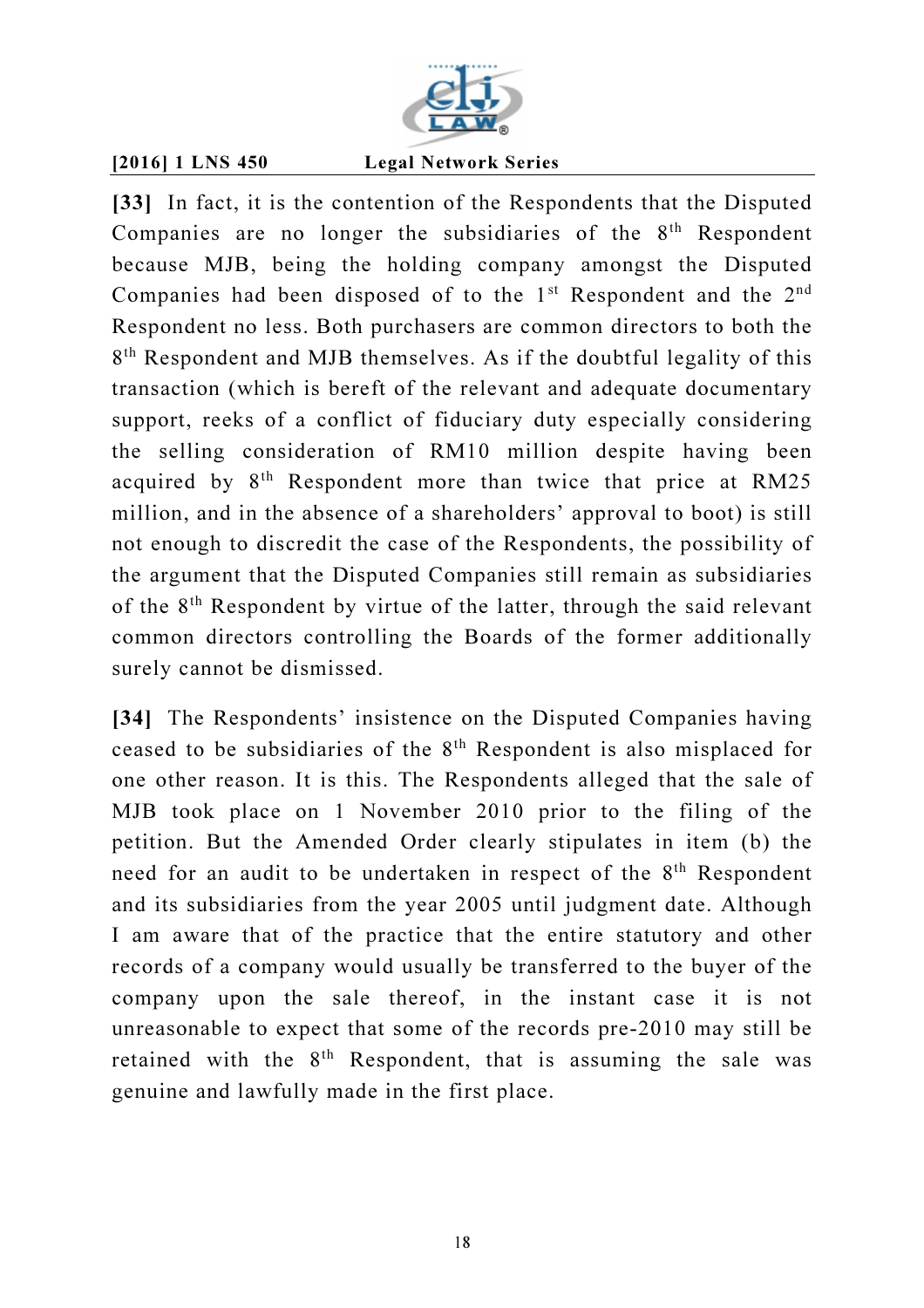

Conclusion

[35] For the myriad of reasons as I have analyzed and discussed above, it is my judgment that the Respondents have not successfully proven their case on a balance of probabilities to justify their application which seeks to vary the Amended Order and specifically name the companies which form the subsidiaries of the 8<sup>th</sup> Respondent. Accordingly, I dismiss Enclosure 100 with costs to the Petitioner.

## Dated: 24 MAY 2016

## (MOHD NAZLAN MOHD GHAZALI) Judicial Commissioner High Court NCC1 Kuala Lumpur

## Counsel:

*For the petitioner - HY Lee, Joseph Ting and Bruce Toh; M/s Joseph Ting*  Puchong, Selangor

*For the respondents - Tan Tee Tjun, Lavinia Kumarendran; M/s Thomas Philip*  Kuala Lumpur

## Case(s) referred to:

*Manoharan a/l Malayalan v. Menteri Dalam Negeri, Malaysia & Anor [2009] 2 MLJ 660* 

*Asia Commercial Finance (M) Berhad v. Kawal Teliti Sdn Bhd [1995] 3 MLJ 189* 

*Huawei Tech Investment Co. Ltd. v. Transition Systems (M) Sdn Bhd [2013] 5 MLJ 396*